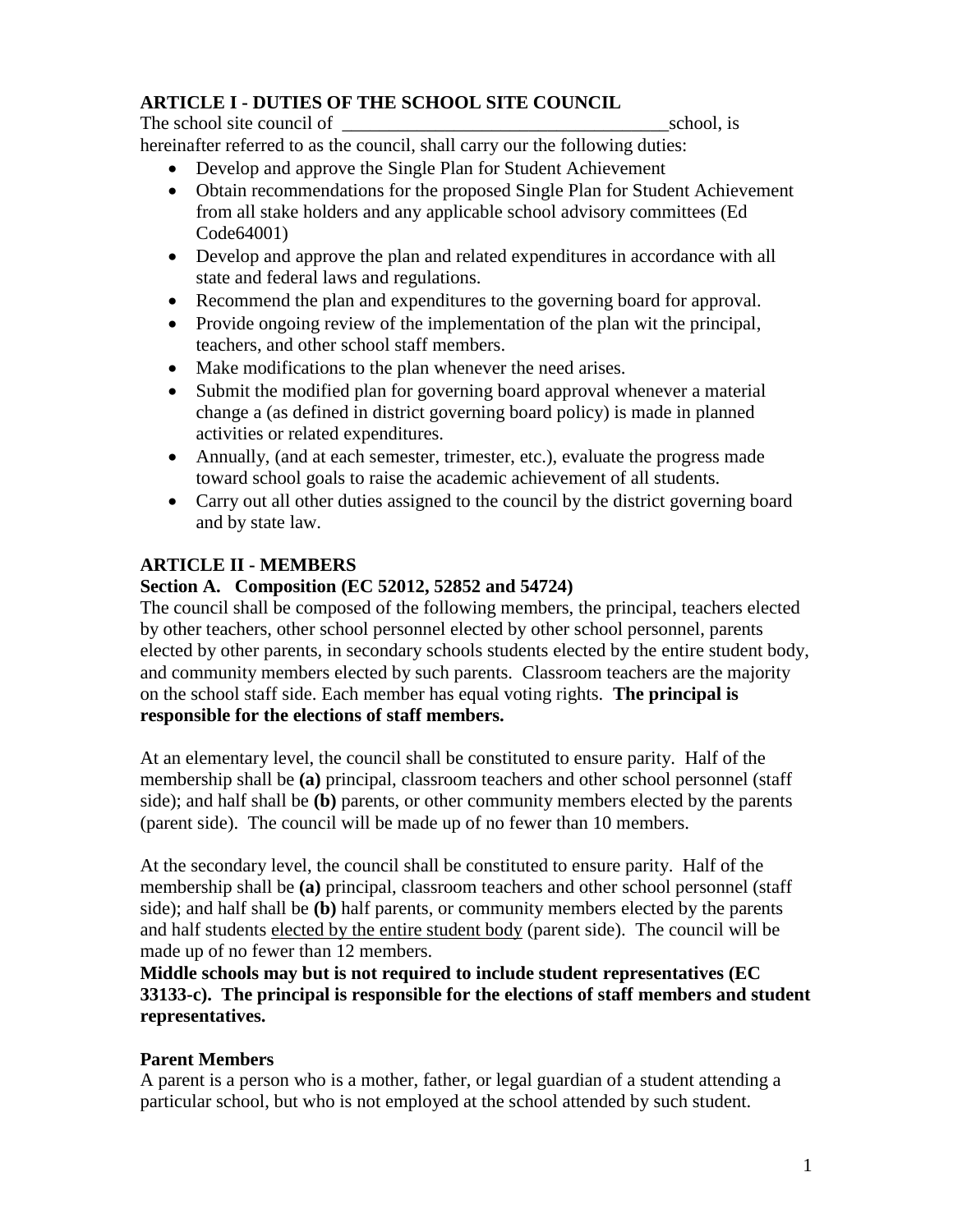Council members chosen to represent parents may be employees of the school district so long as they are not employed at this school site (EC 52852 and 54722).

## **Teacher Members**

A teacher is defined as an employee of the school whose duties require him/her to provide direct instruction to the pupils for the full time for which he/she is employed (EC 33150).

## **Other School Personnel**

Other school personnel is defined as a person who does not provide direct instruction to pupils for the full time for which he/she is employed. This category may include classified staff, non-classroom teachers, and administrative staff other than the principal.

#### **Student Representatives (secondary schools only)**

Any student enrolled at the school with which the council is affiliated is eligible to be elected as a student representative.

## **Community Members**

A community member is defined as an adult who resides or spends the major portion of each work day within the attendance area of the school, and who is neither a regular dayschool student, nor a parent, a member of the staff, administration, or classified staff of the school with which the council is affiliated.

The \_\_\_\_\_\_\_\_\_\_\_\_\_\_\_\_\_\_\_\_\_\_\_\_\_\_\_\_\_\_\_\_\_School SSC will be composed of:

- \_\_classroom teachers
- \_\_\_other school staff members
- \_\_\_parents or community members
- <u>the school principal</u>
- \_\_\_ students (secondary schools only)

## **Section B Term of office**

Council members shall be elected for vear term. If the term is for two years, half or the nearest approximation thereof, of each representative group shall be elected during odd years, and the remaining shall number elected during even years. At the first regular meeting of the council, each member's current term of office shall be recorded in the minutes of the meeting.

## **Section C: Voting Rights**

Each member is entitled to one vote and may cast that vote on any matter submitted to a vote of the council. Absentee ballots shall not be permitted. Voting by proxy is not permitted.

### **Section D: Termination of Membership**

The council may, by affirmative vote of two-thirds of all its members, suspend or expel a member. Any elected member may terminate his or her membership by submitting a written letter of resignation to the council chairperson.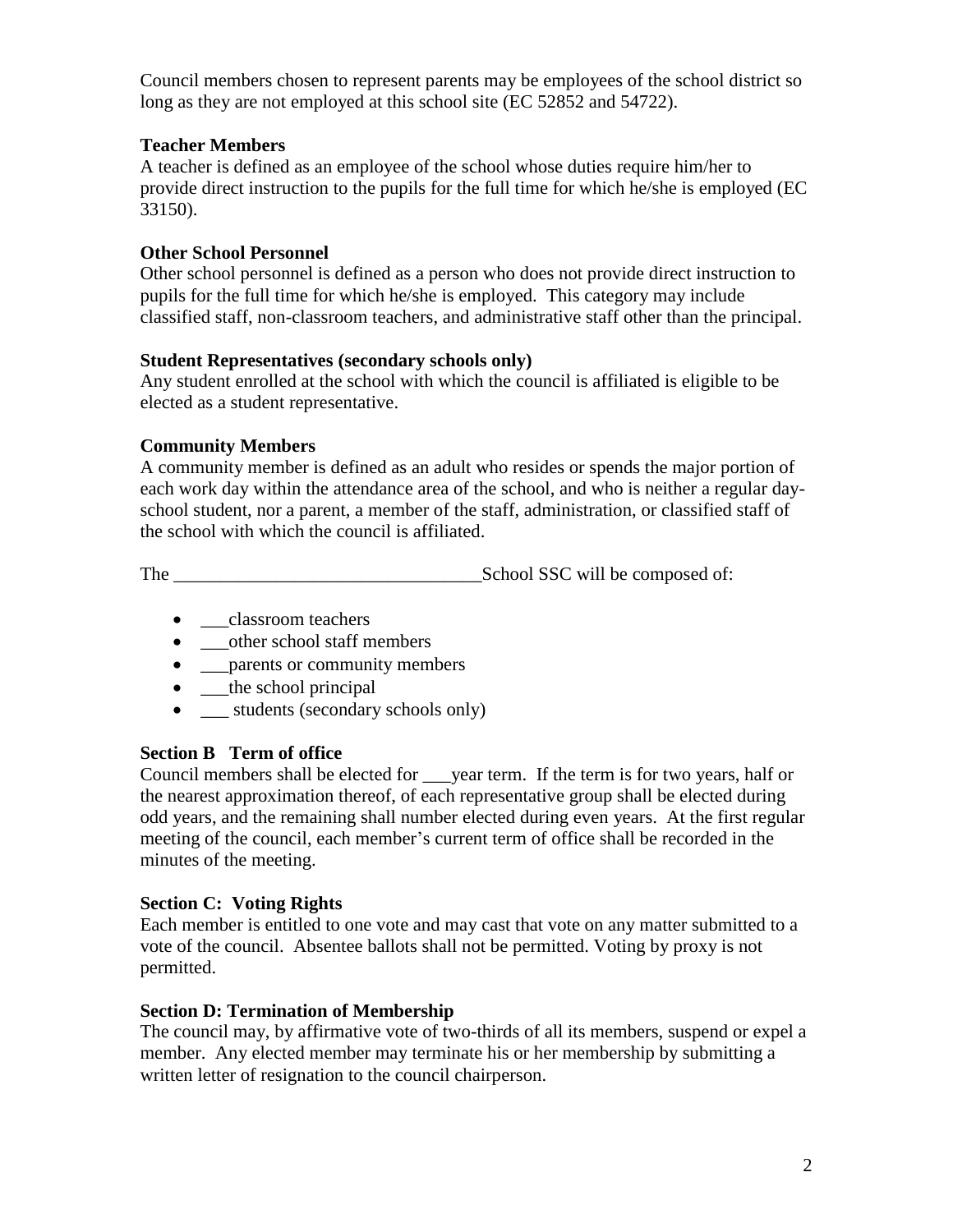## **Section E. Transfer of membership**

Membership on the council may not be assigned or transferred.

### **Section F: Vacancy**

Any vacancy on the council occurring during the term of a duly elected member shall be filled by a duly noticed regular election or the seating of a previously elected alternate member to fill the remainder of the term of the vacant seat)

## **ARTICLE III – OFFICERS**

#### **Section A: Officers**

The officers of the council shall be: chairperson, vice-chairperson, secretary, parliamentarian and other officers the council may deem desirable. All officers are elected by the entire membership of the SSC.

### **Section B - Duties of Officers**

### **The chairperson shall:**

- Preside at all meetings of the council
- Sign all letters, reports and other communications of the council
- Perform all duties corresponding to the office of chairperson.
- Have other such duties as are prescribed by the council

#### **The vice-chairperson shall:**

- Represent the chairperson in assigned duties
- Substitute for the chairperson in his or her absence

#### **The secretary shall**:

- Keep minutes of all regular and special meetings of the council.
- Transmit true and correct copies of the minutes of such meetings to members of the council.
- Provide all notices in according with these bylaws
- Be custodian of the records of the council
- Keep a register of the names, addresses and telephone numbers of each member of the council, the chairpersons of the school advisory committees, and others with whom the council has regular dealings, as furnished by those persons.
- Perform other such duties as are assigned by the chairperson or the council

### **The Parliamentarian shall:**

- Assist the chairperson in maintaining order.
- Should be familiar with the committee's bylaws, parliamentary procedures and Robert's Rules of Order.

### **Section C: - Election and Term of Office**

The officers shall be elected annually, at the <u>neural</u> meeting of the council, and shall serve for one year, or until each successor has been elected.

### **Section D: Removal of Officers**

Any officer may be removed from their office by a two-thirds vote of all the members.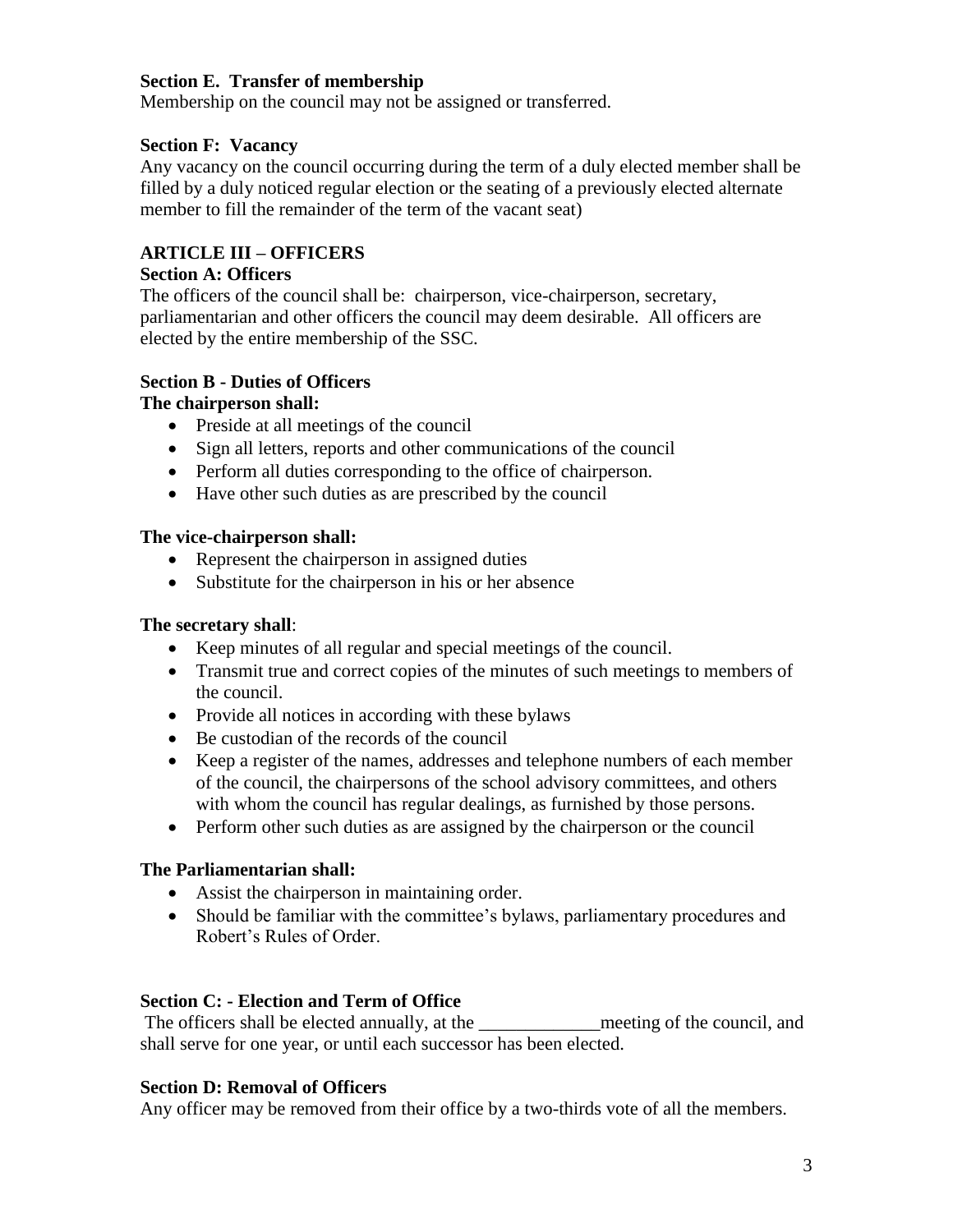## **Section E: - Vacancy**

A vacancy in any office shall be filled at the earliest opportunity by a special election of the council, for the remaining portion of the term of office.

## **ARTICLE IV – SUBCOMMITTEES**

#### **Section A: Sub-committees**

The council may establish and abolish sub-committees of their own membership to perform duties as shall be prescribed by the council. At least one member representing teachers and one member representing parents shall make up the sub-committee. No subcommittee may exercise the authority of the school site council.

#### **Section B. Membership**

Unless otherwise determined by the council, the council chairperson shall appoint members of standing or special committees. A vacancy on a committee shall be filled by appointment made by the chairperson.

#### **Section C: Term of Office**

The council shall determine the terms of office for members of a committee.

#### **Section D: Rules**

Each committee may adopt rules for its own governance not inconsistent with these bylaws or rules adopted by the council, or policies of the district governing board.

#### **Section E. Quorum**

A majority of the members of the committee shall constitute a quorum, unless otherwise determined by the council. The act of a majority of members present shall be the act of the committee, provided a quorum is in attendance.

### **ARTICLE V – MEETINGS OF THE COUNCIL**

### **Section A: Meetings**

The council shall meet regularly on the \_\_\_\_\_\_\_\_\_\_\_\_\_\_\_\_\_\_\_\_\_\_\_\_\_\_\_\_\_\_\_\_\_school day of each month. The chairperson may call special meetings of the council by majority vote of the council. All meetings must be open to the public

### **Section B: Place of meetings**

The council shall hold its regular meetings at a facility provided by the school, unless such facility accessible to the public, including handicapped persons, is unavailable. Alternate meeting places may be determined by the chairperson or by majority vote of the council.

### **Section C: Notice of meetings**

Written public notice shall be given of all meetings at least 72 hours in advance of meeting. Changes in the established date, time or location shall be given special notice. All meetings shall be publicized in the following venues:

and \_\_\_\_\_\_\_\_\_\_\_\_\_\_,and \_\_\_\_\_\_\_\_\_\_\_\_\_\_\_\_\_\_. All required notices shall be delivered to council